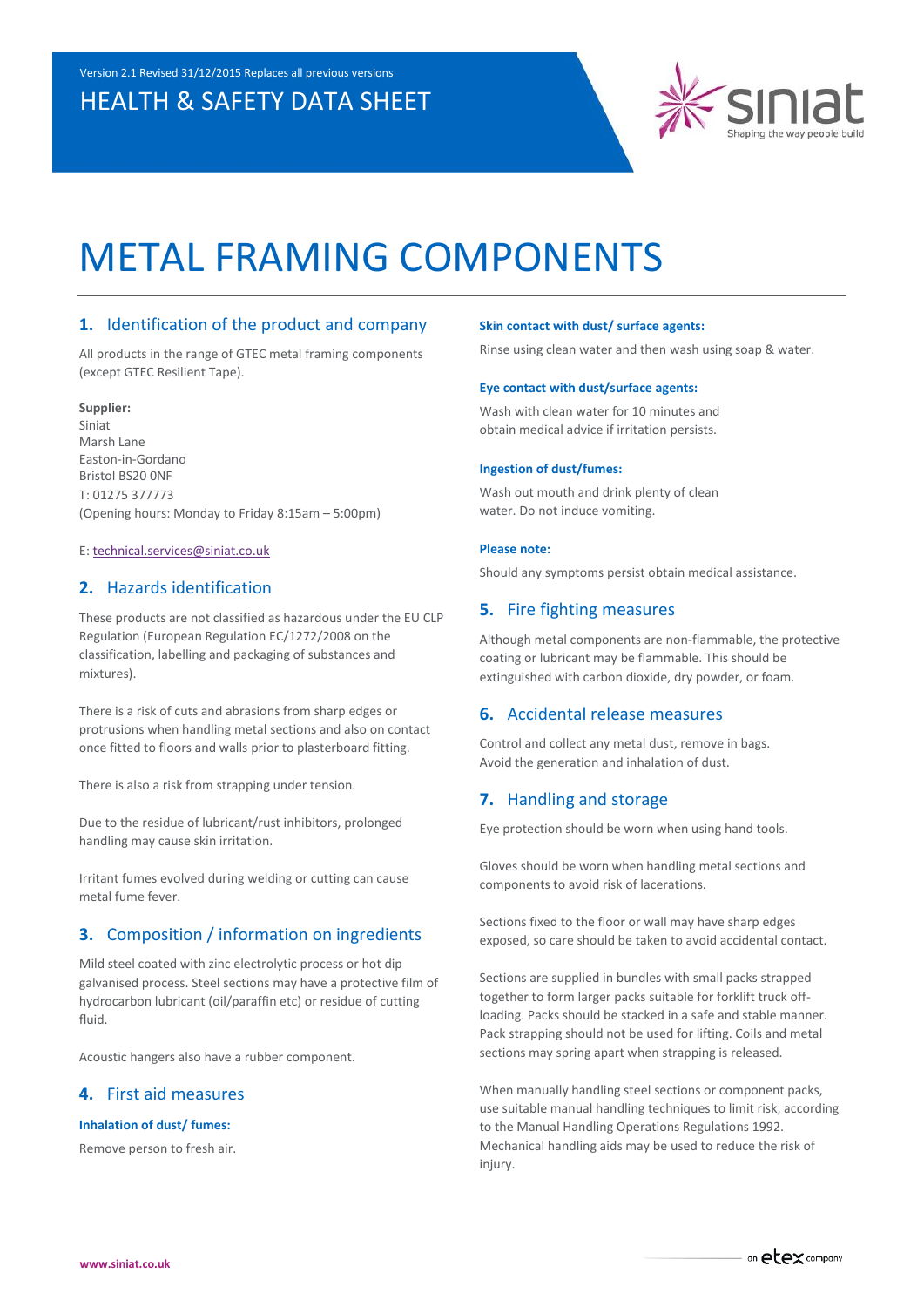# HEALTH & SAFETY DATA SHEET



Fixers must work from an independent support system as metal sections are not designed to support body weight.

# **8.** Exposure controls/ personal protection

#### **Occupational Exposure Limits**

#### **Workplace Exposure Limits (WEL)**

| Substance          | Long term<br>exposure 8hr<br><b>TWA</b> | Short term exposure<br>15 minute Reference<br>period |
|--------------------|-----------------------------------------|------------------------------------------------------|
| Iron salts         | 1 mg/m $3$                              | 2 mg/m <sup>3</sup>                                  |
| Iron oxide, fume   | 5 mg/m <sup>3</sup>                     | 10 mg/m $3$                                          |
| Paraffin wax, fume | 2 mg/m <sup>3</sup>                     | 6 mg/m <sup>3</sup>                                  |

Note: TWA = time weighted average period. All WEL are total inhalable limits as listed in HSE EH40 Workplace Exposure Limits, 2<sup>nd</sup> edition (2011).

#### **Personal protection**

#### **Respiratory:**

If fume or dust is produced, ventilate the area of storage or work. When welding, flame cutting or grinding, wear approved respiratory protection equipment.

# **Eye:**

When cutting strapping or metal sections, wear eye safety protection compliant with BS EN 166 2A5.

#### **Skin:**

When handling sections, wear overalls and suitable clothing. Hands should be protected by wearing suitable gloves.

# **9.** Physical and chemical properties

Appearance

Metal sections in various lengths, thickness and profiles. Other metal components are small in size, in various shapes depending on function.

#### **Odour**

Paraffinic/oily (protective coating)

# **10.** Stability and reactivity

Stable and non-reactive under normal conditions.

When subjected to elevated temperatures, fumes are produced.

# **11.** Toxicological effects

Dry grinding and machining will produce dust, which is of the same composition as the coating and base metal. The primary mode of entry into the body is by inhalation.

Excessive airborne concentrations with repeated exposure may have a long-term effect, particularly affecting the lungs.

Fumes that are produced by elevated temperatures, such as welding or flame cutting, will contain oxides of zinc and iron, together with breakdown components of any protective coating (if present). Potential effects include metal fume fever, a condition similar to influenza.

Prolonged skin contact may cause irritation and may lead to dermatitis.

# **12.** Ecological information

No known harmful effects.

# **13.** Disposal considerations

Waste metal is classified as inert and non-hazardous and must be segregated from other materials at source for treatment. All listed products are recyclable and should be consigned to authorised recycling facilities in accordance with current Waste and Environmental Permitting Regulations.

Bearers are accepted for wood recycling in preference to landfill disposal.

# **14.** Transport information

Not classified as hazardous for transport.

# **15.** Regulatory information

These products are not classified as hazardous under the EU CLP Regulation (European Regulation EC/1272/2008 on the classification, labelling and packaging of substances and mixtures).

These products constitute articles according to the definitions contained within the EU REACH Regulation (European Regulation EC/1907/2006 on the Registration Evaluation Authorisation and Restriction of Chemicals). As such, the legal obligations of articles 31 and 32 of the Regulation do not apply